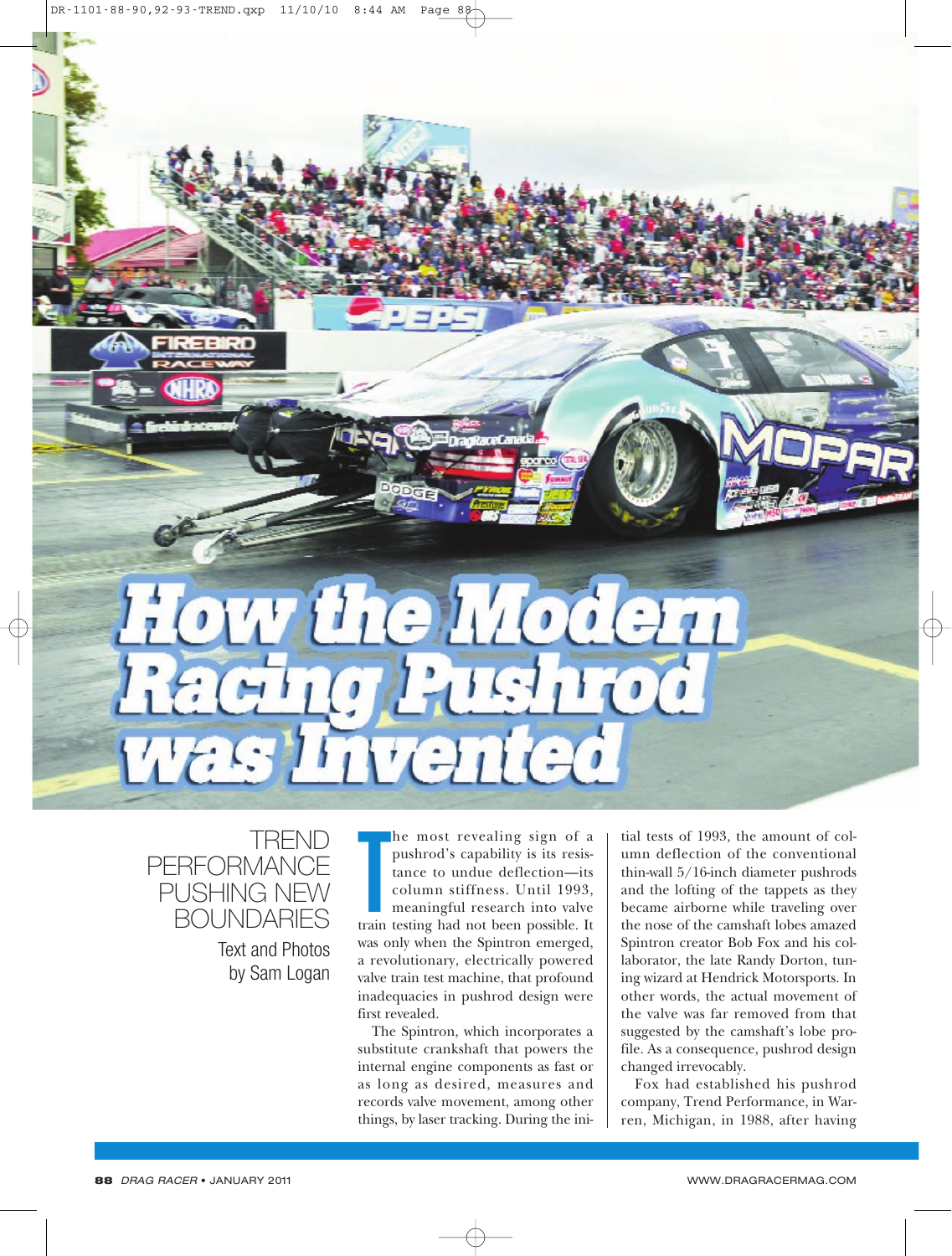

worked as a tech representative on the phones at nearby Diamond Racing. While at Diamond he became aware of troubling quality issues in pushrod manufacture: Pushrod lengths varied and their ends failed—both ends. Manufacturers would reduce the material thickness of the cup ends in order to form them, and as a consequence, they would crack. Further, their lengths were so inconsistent that each pushrod had to be inspected and graded accordingly. It was this encounter that caused Fox to contemplate life as a pushrod maker.

By the end of his first year in business he had developed two new products, a 5/16-inch pushrod for small-block Chevrolets and a 3/8-inch for big-block Chevrolets. Though they possessed consistency in length and in material thickness at the ends, Fox was unsettled as to what he would do next. Without conclusive data on pushrod operating behavior, his future course was unclear.

But by 1993, and aided by extensive data gathered by Spintron testing, he had vastly improved his product line. Today, Trend's crown jewel is its onepiece 7/16-inch double taper creation. Available from 6.000 to 13.000 inches long, and in increments of 0.025-inch, these 4130 chrome molybdenum pushrods are case-hardened to a value of Rockwell Rc60 and used extensively



**The Spintron uses a substitute crankshaft that powers the internal engine components as fast or as long as desired. It measures and records valve movement via laser tracking. Previously, it was assumed that valve timing was controlled by the shape of the camshaft lobe, but at higher engine speeds the Spintron quickly contradicted this theory as it had the ability to calculate the deflection of a pushrod and measure the loss of contact between the camshaft and the valve train.**

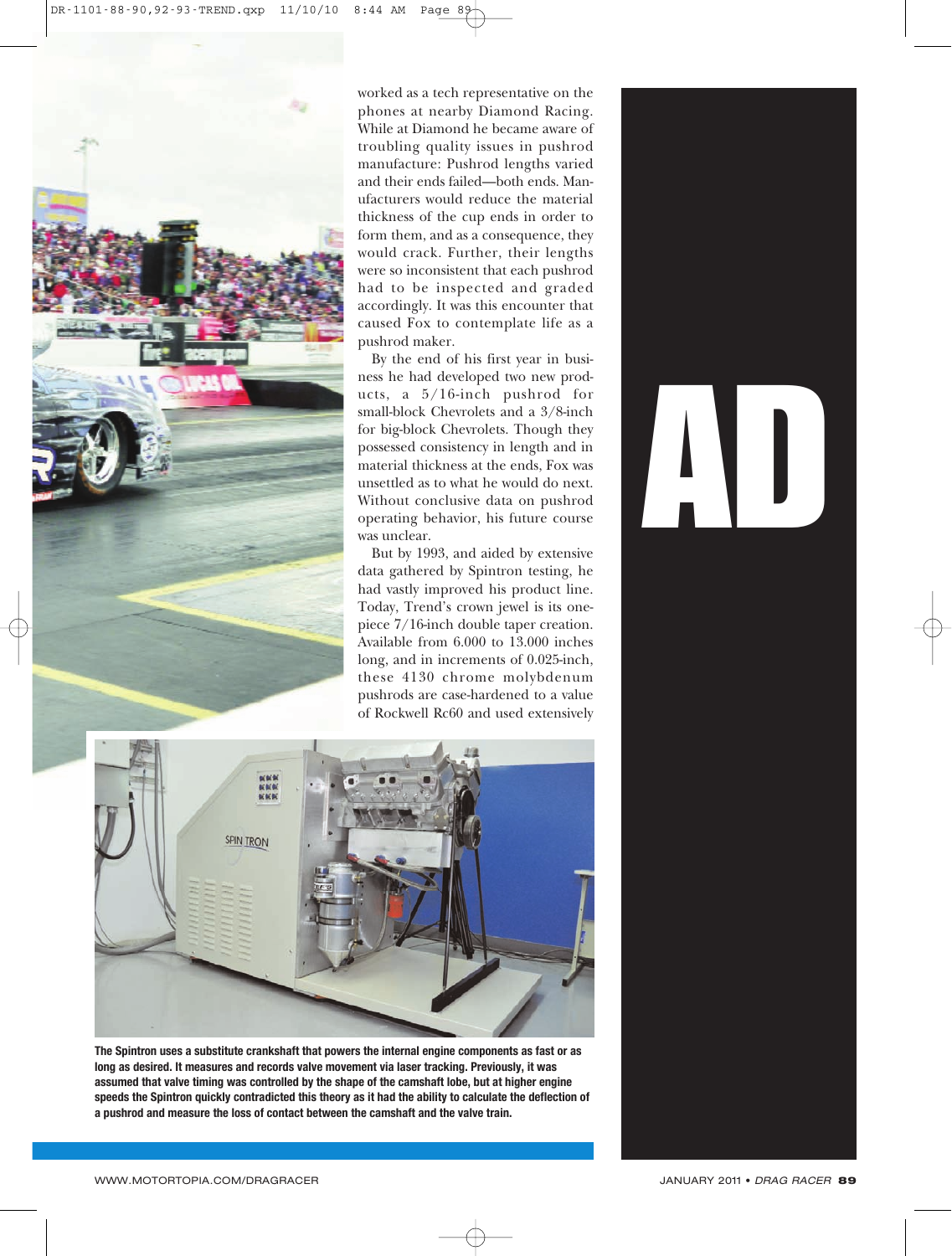## *TREND*



in drag and oval track racing at all levels. Moreover, they're affordable for all pockets because they're made in production quantities and available as shelf-stock items.

To comprehend the advancements made by Trend, it is helpful to recognize and review some fundamentals.

### **Back to Basics**

Pushrods transmit the reciprocating motion of the valve lifters to the rocker arms. Both ends of the pushrod (some have ball-ball ends, some have ball-cup

**One common test conducted with the Spintron is the step test, which involves recording a base profile, a trace of the valve movement at low engine speeds followed by a sequence of step tests where engine speed is increased, and tracings are taken at each step until the maximum desired rpm is reached.**

ends) form a connection that accommodates the angular movements of the pushrod from the linear motion of the lifter on one end to the arc motion of the rocker arm on the other.

While transferring the motion created by the cam profile, pushrods are exposed to extreme vibration and shock from the opening and closing of the valve against extreme spring pressure. Certainly, these forces are present in a stock engine, but when the camshaft profile becomes more aggressive, valve spring pressure must also increase if higher peak engine speeds are to be realized. Thus, the strain endured by the pushrod is exponential to the aggressiveness of the cam grind, the weight of the valve, the pressure of the valve spring, and the engine speeds, among other factors.

#### **Inventing a new Pushrod**

Trend was the first to recognize that column deflection, harmonics and compression of the pushrod would cause the net valve action to be significantly different from the travel created by the tappet. But these discoveries paled in comparison to tappet lofting. Until 1993 no one had ever heard of lofting, except in golfing circles. No wonder the efforts of so many professional race teams were failing in terms of power production.

Cylinder head designs were improving and advanced machining technologies were paving the way for new, improved cam lobe profiles—profiles that could not have been produced in earlier days. Yet power output was not responding in like fashion. Engine simulation software would show that potential BMEP (brake mean effective

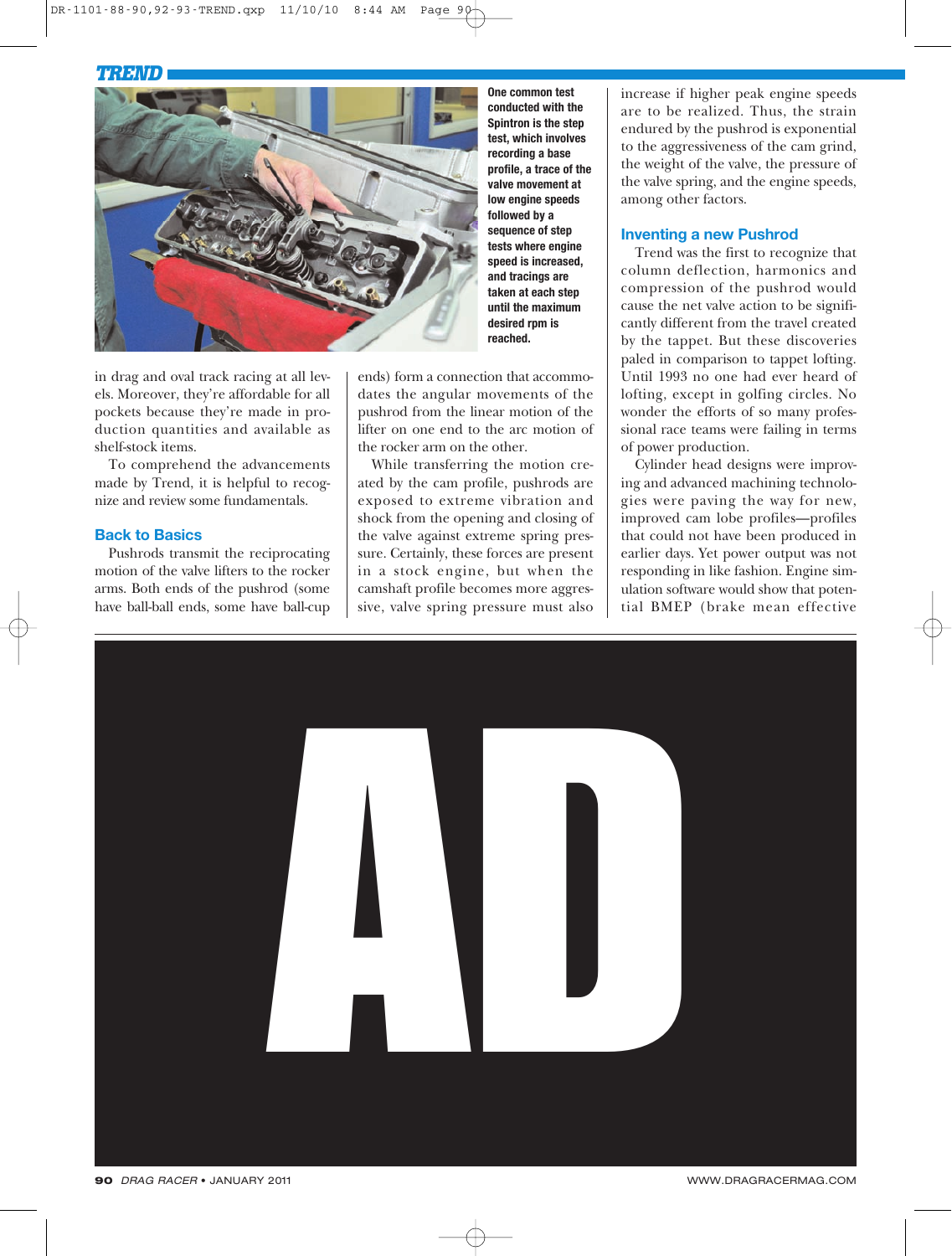



**Pushrods are straight before they are subjected to heat treatment, but they emerge as warped parts. The problem is they are not** *consistently* **warped. Therefore, every single pushrod has to be assessed and straightened. Some are straightened by hand and some by machines that calculate the process via computer analysis.**

cylinder pressure) should have been created, but instead it was being lost.

Prior to the Spintron there was no verifiable method to confirm what design elements of the pushrod were actually required. For proper pushrod design, it is imperative to see in real time what is happening as it is forced to open the valve via all of the intermediate components. To accomplish this, the Spintron employs a high-powered AC electric motor that spins a substitute crankshaft in a test engine. This, in turn, spins the camshaft, which powers the valve train, while an advanced laser camera tracks valve motion and pushrod behavior.

#### **Analyzing the Results**

Once Fox and his team understood the effect that cam motion had on the conventional 5/16 x 0.080-inch wall pushrod, they knew a stiffer one would be necessary to stabilize the valve train. But it took years before engine builders accepted the heavier pushrod. Upon reflection, the typical race engine that operated with 5/16 x 0.080-inch wall (55 grams) in 1993 has switched to 7/16-inch double taper with 0.165-inch wall (112 grams) or even 9/16-inch with 0.188-inch wall (160 grams). Quite a switch! The chief threat is no longer weight, but stiffness.

But this isn't the complete story. After years of exhaustive testing, Fox told *Drag Racer* magazine that, "The process to create a better pushrod begins not in the machining centers, but at the receiving door at the rear of the plant." He revealed that the key to the success of Trend's pushrod line is



**When race engine builders began experimenting with new lubricating oils in their quest for more horsepower, they succeeded in reducing frictional losses and gaining power, but as a consequence the oil lost some of its vital lubricating qualities. To combat this deficiency, Trend introduced pushrods that contained bronze inserts. These immediately overcame the problem.**



**In the '90s, Bob Fox pioneered the one-piece chrome molybdenum pushrod that permitted V-8 engines to rev higher. During its development, he and his team created the Spintron.**

multi-faceted. Every minute detail is critical and includes but is not limited to:

• Tool steel bars and chrome molybdenum tubing custom-made to Trend's specifications

• Materials ordered in large batches of 50,000 to 100,000 feet and each batch checked for specification compliance before pushrod production begins

• Strict procedures imposed for cutting, forming and machining the steel tubes and bars

• Heat treatment processes carefully followed

#### **What Happens to the Pushrod When it's in the Furnace?**

Over the years, Trend has acquired an abundance of tribal knowledge, not least in the science of heat-treating. On these issues they remain tight-lipped. However, the tooling and fixtures they have devised for heat-treating are clearly